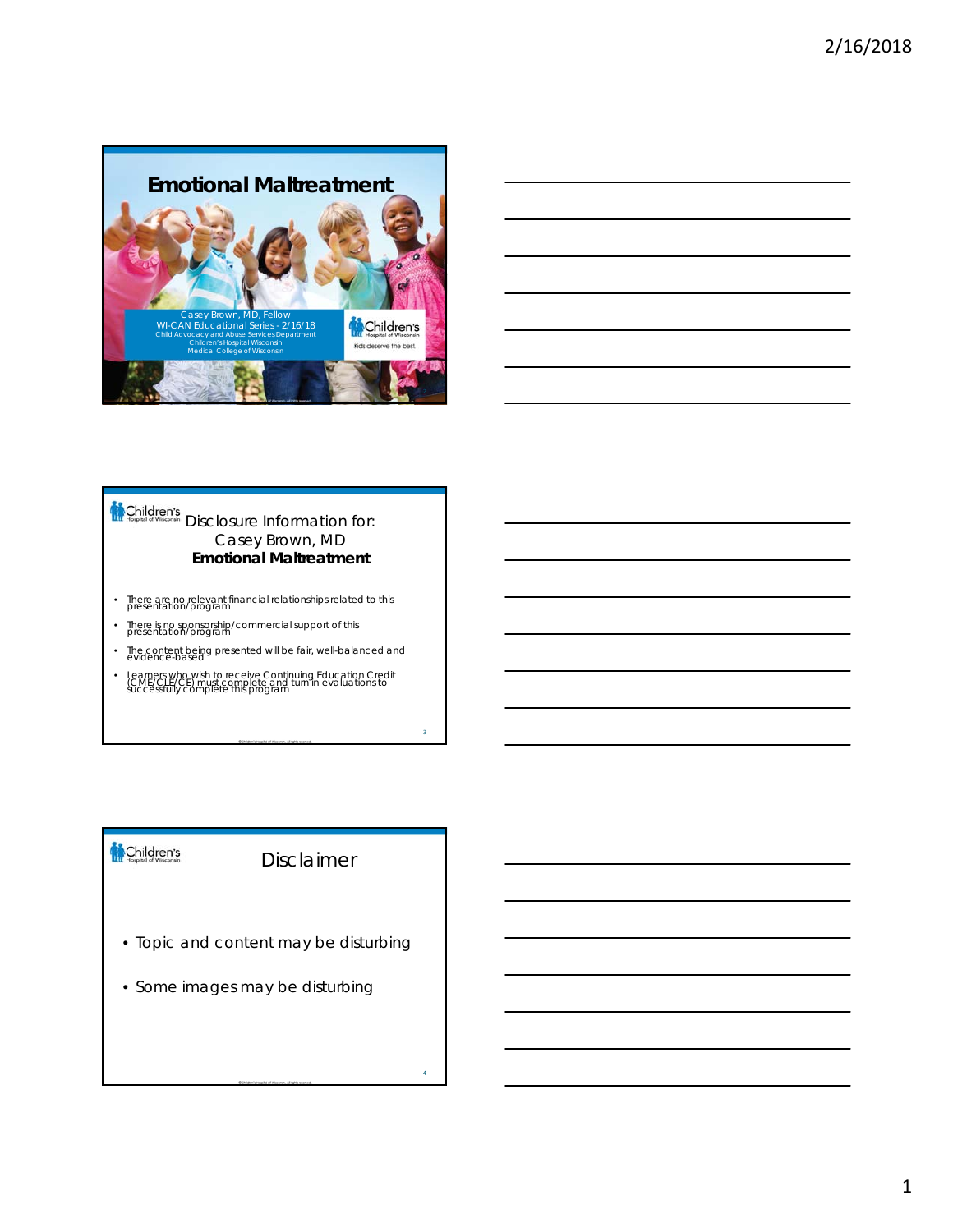#### Children's Objectives

- Define emotional maltreatment
- Understand co-occurrence of other child maltreatment
- Recognize the impact of emotional maltreatment



# Children's

# What is Child Maltreatment?

6

- The CAPTA Reauthorization Act of 2010 (P.L. 111–320),<br>"retained the existing definition of child abuse and<br>neglect as, <u>at a minimum</u>:
- \* Any recent act or failure to act on the part of a parent<br>or caretaker which results in death, serious physical or<br>emotional harm, sexual abuse or exploitation; or an act<br>or failure to act, which presents an Imminent ri *serious harm."*
- "Most states recognize four major types of maltreatment:<br>neglect, physical abuse, psychological maltreatment,<br>and sexual abuse. Although any of the forms of child<br>maltreatment may be found separately, they can occur<br>in c

**NCANDS 2016**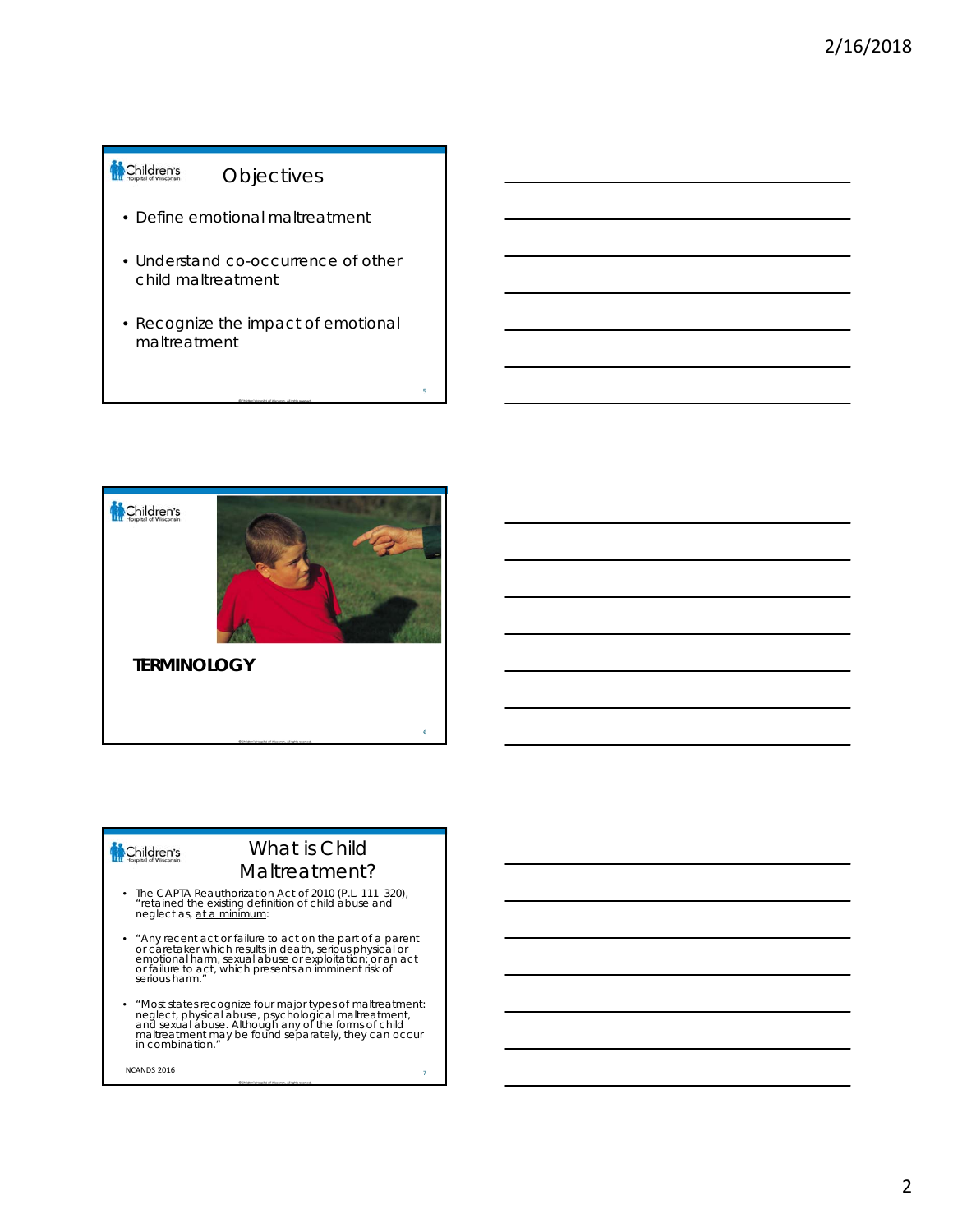#### Another Definition of Children's Maltreatment

- Child maltreatment is "acts of omission or commission by a parent or guardian that are judged by a mixture of community values and professional expertise to be inappropriate and damaging".
- Why this definition?
	- Human rights perspective this states that the minimal standards of child care are being violated in ways that put the child at risk.
	- If a child was maltreated but is resilient and has a good outcome, the child's human rights were still violated and harm was done The maltreatment is not negated
	- Risk of harm and harm are important in maltreatment, but should not be the only aspect considered maltreatment

Garbarino 2011

#### Children's

# Terminology

- Emotional Maltreatment
- Psychological Maltreatment
- Emotional Abuse
- Psychological Abuse
- Emotional Neglect
- Verbal Abuse
- Mental Abuse

AAP 2012, Paluscki 2012

#### Children's

# **Terminology**

- Emotional Maltreatment= Psychological Maltreatment
	- Emotional Abuse (commission)
	- Emotional Neglect (omission)
- While emotional abuse and neglect are sometimes separated, they both constitute forms of emotional maltreatment

AAP 2012 Hibbard, Simeon 2006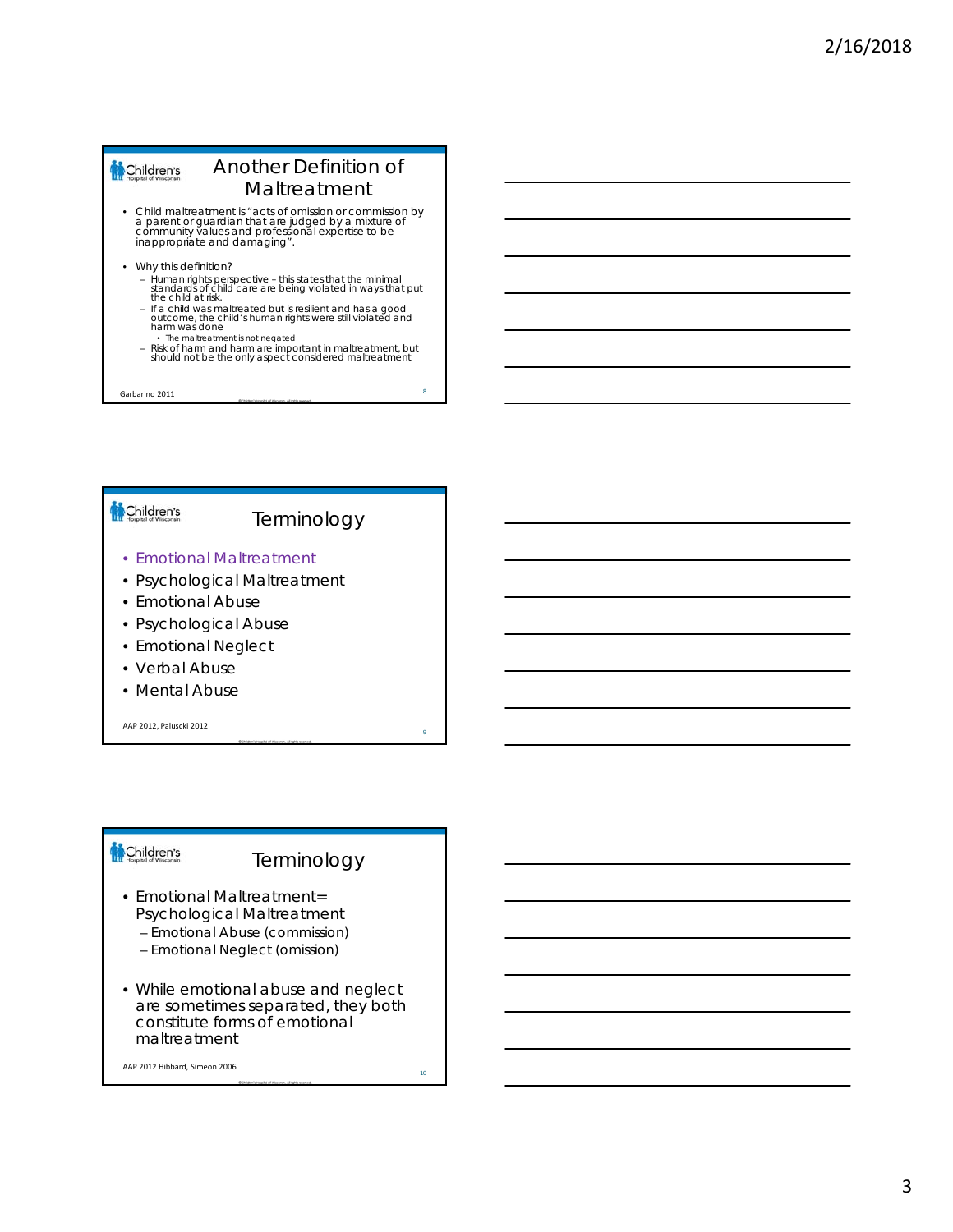# Children's Emotional Maltreatment • "Emotional maltreatment, although often overlooked and underappreciated, may be the most complex, prevalent, and damaging form of child abuse or neglect." • "Children who experience emotional maltreatment undergo a unique form of abuse. The weapons used<br>against them are not visible such as hands, belts, cords,<br>or sexual acts, but rather ugly, hurting words or cold,<br>uncaring silence. Although no physical pain or sexual<br>conta as severe and long-lasting." <sup>11</sup> Campbell 2014, Hornor 2012

![](_page_3_Picture_2.jpeg)

#### Children's Path to the Definition • Various definitions used over time – Multiple terminologies has resulted in multiple definitions – No societal consensus on suboptimal

- parenting vs. emotional maltreatment
- Reflects the relationship between child and caregiver, which is difficult to characterize
- AAP definition is standard for pediatricians

AAP 2012 Hibbard, Simeon 2006, Campbell 2014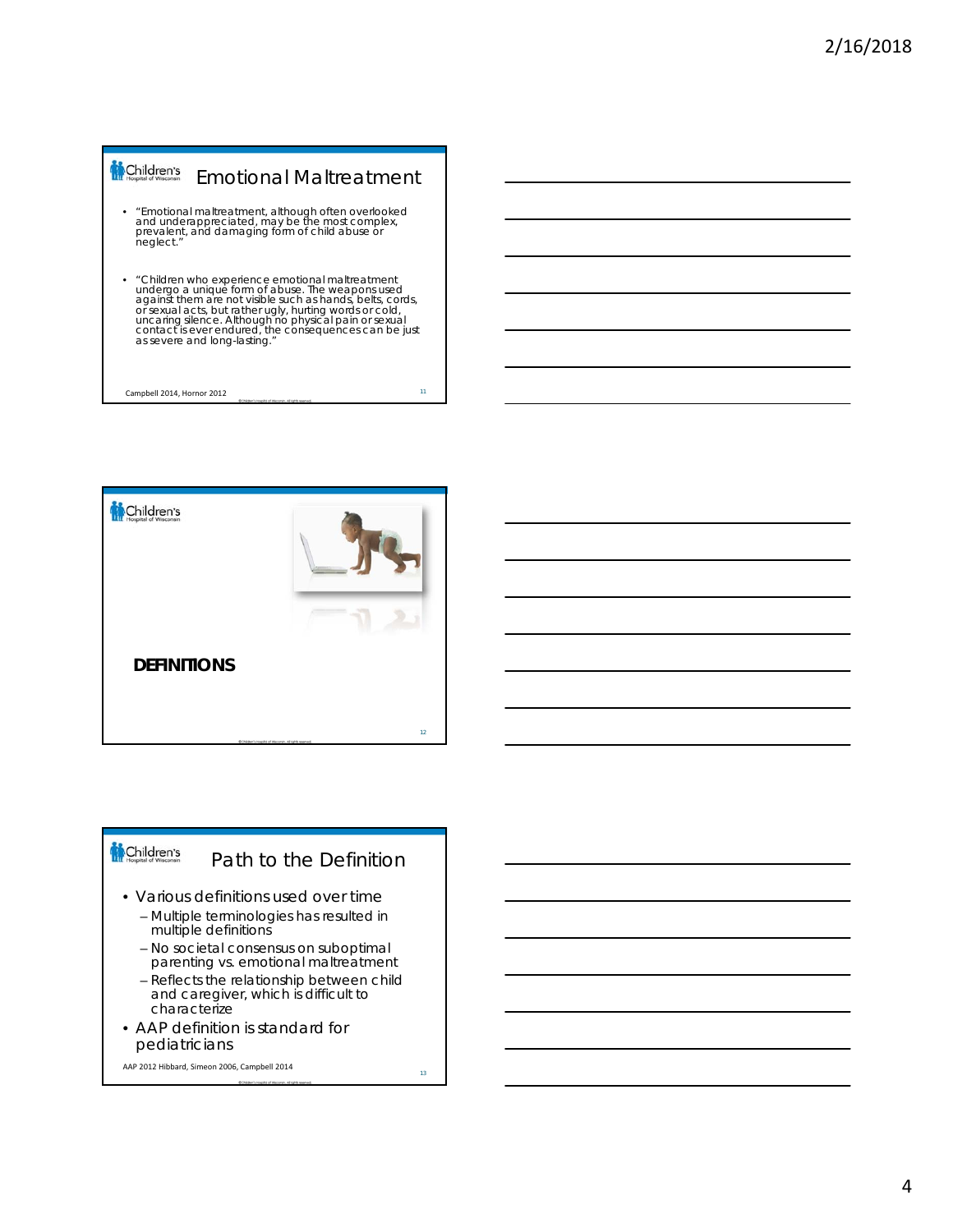#### Definition

American Academy of Pediatrics:

"Emotional or psychological abuse is a repeated pattern of behavior by a parent or caregiver that can be verbal or nonverbal, active or passive, intentional or unintentional, but is interpreted negatively by a child, and can result in developmental, social, emotional and academic problems."

AAP 2012 Hibbard, Campbell 2014

14

15

### Children's

# Definition Cont.

- Caregiver omission (passive)
	- Not doing something one should/withholding
	- Example: Ignoring needs
- Caregiver commission (active)
	- Intentional or purposeful
	- Example: spurning, terrorizing
- Verbal or non-verbal
	- Spurning – Ignoring
- With or without intent to harm

AAP 2012 Hibbard

|                                              | Types of Emotionally Abusive Behaviors by Caregivers                                                    |    |
|----------------------------------------------|---------------------------------------------------------------------------------------------------------|----|
| Sourning                                     | · Belittling, denigrating, or other relecting                                                           |    |
|                                              | · Ridiculing for showing normal emotions                                                                |    |
|                                              | · Singling out or humiliating in public                                                                 |    |
| Terrorizing                                  | · Placing in unpredictable/chaotic circumstances                                                        |    |
|                                              | · Placing in recognizably dangerous situations                                                          |    |
|                                              | . Having rigid/unrealistic expectations accompanied by threats if not met                               |    |
|                                              | . Threatening/perpetrating violence against child or child's loved ones/objects                         |    |
| Isolating                                    | · Confining within environment                                                                          |    |
|                                              | · Restricting social interactions in community                                                          |    |
|                                              | . Failing to provide socialization and learning                                                         |    |
| Exploiting/Corrupting                        | . Modeling, permitting, or encouraging antisocial or developmentally inappropriate behavior             |    |
|                                              | · Restricting/undermining psychological autonomy                                                        |    |
|                                              | · Restricting/interfering with cognitive development                                                    |    |
| Denving emotional responsiveness             | . Being detached or uninvolved: interacting only when necessary                                         |    |
|                                              | . Providing little or no warmth, nurturing, praise during any developmental period in childhood         |    |
| Mental health/medical/educational<br>neglect | . Limiting a child's access to necessary health care because of reasons other than inadequate resources |    |
|                                              | . Refusing to provide for serious emotional/behavioral, physical health, or educational needs           |    |
|                                              |                                                                                                         |    |
| AAP 2012 Hibbard, Campbell 2014              | @ Childham's Hospital of Wacoman, All rights reserved.                                                  | 16 |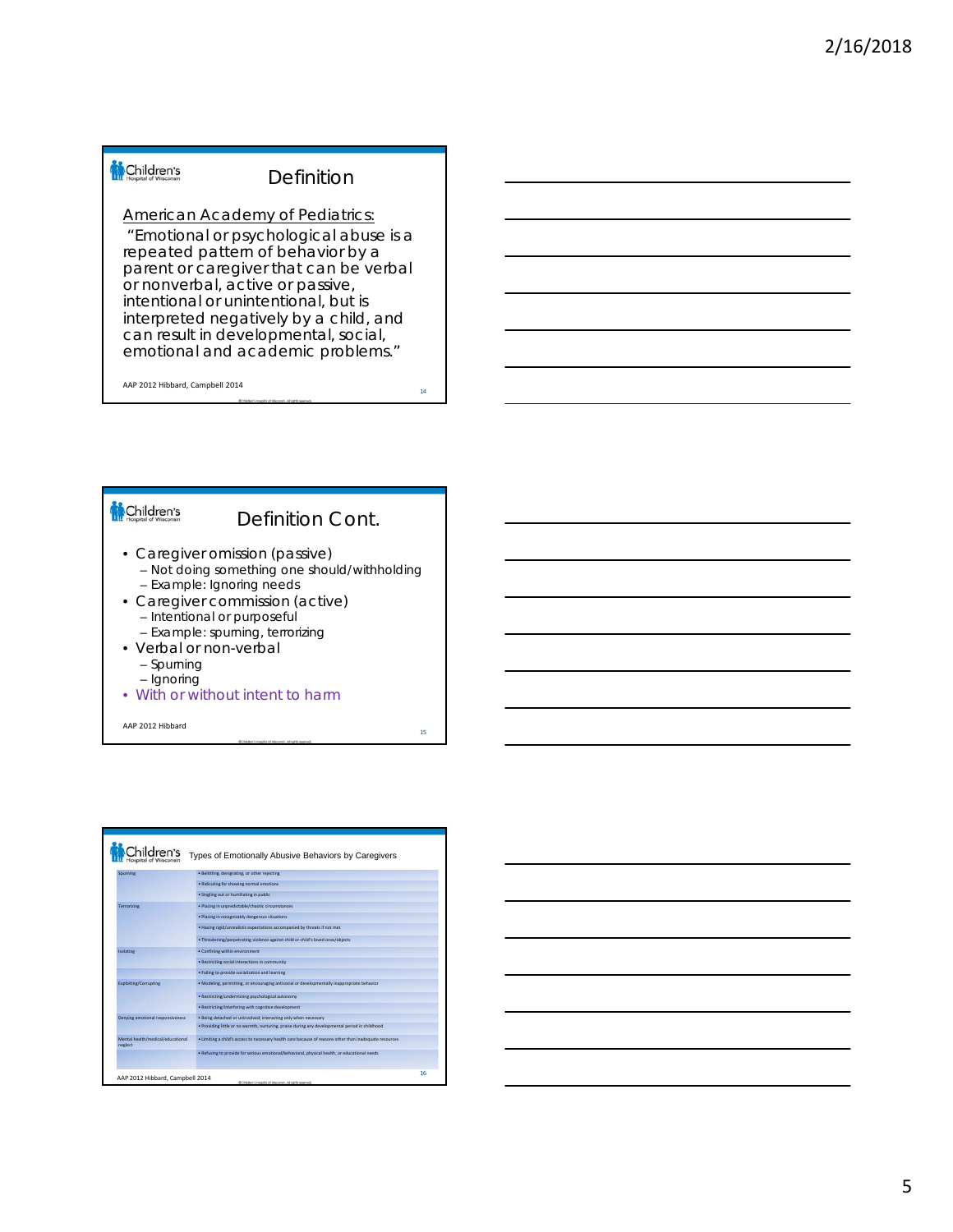![](_page_5_Figure_1.jpeg)

![](_page_5_Figure_2.jpeg)

#### What is suboptimal Children's parenting • Optimal Parenting:

- balances responsiveness (acceptance and sensitivity) with **demandingness** (clear expectations and discipline)
- Suboptimal Parenting:
- Overly permissive: do not use proper discipline, unmitigated support
- Overly rigid/strict: unrealistic expectations without praise (authoritarian)

 $\blacksquare$  2010  $\blacksquare$ 

#### Optimal, Suboptimal and Children's

 $\bigwedge_{\text{Continuum of parental}}\bigcup_{\text{Contributional sensitivity and expression}}\bigcap_{\text{Simplies}~\text{A}}$ 

| Positive, Healthy Parenting Style            | Poor / Dysfunctional                         | Emotionally Abusive/Neglectful               |
|----------------------------------------------|----------------------------------------------|----------------------------------------------|
| Stimulation and Emmissed Expressions         | Stimulation and Emotional Exercisions        | Stimulation and Emotional Expressions        |
| provides a variety of sensory stimulation    | thews rigid emotional expression and         | expresses conditional love and ambivalent    |
| and positive emotional expressions           | inflexibility in responding to child         | feelings tewards child                       |
| convence toy at child's effort and           | access processweard with child's             | shows little or no sensitivity to child's    |
| accomplisheagus                              | developmental/psychological toods            | mends                                        |
| <b>Interactions</b>                          | Interactions                                 | Enteractions                                 |
| expanse in competent, child-centered         | often insensitive to child's needs:          | emotionally or playtically rejects child's   |
| interactions to encourage development        | saffendy                                     | attention                                    |
| Iriendly, positive interactions that         | poor balance between child independence      | takes advantage of child's dependency        |
| encourage indexendent exploration            | and dependence on parent.                    | status through coorcion, throats, or bellux- |
| Consistency and Predictability               | Consistence and Predictability               | Consistency and Predictability               |
| demonstrates consistency and                 | aften responde unpredictably, sometimes      | responds unproducebly, accompanied by        |
| productability to promote their relationship | with emotional discharge                     | enotional doubarge                           |
| Rafes and limits                             | <b>Balcs and fimin</b>                       | <b>Rain and limits</b>                       |
| makes rules for sufery and health.           | Unclear or inconsistent rules for safety and | Sporadic, capricima                          |
| appropriate valignments for child's age-     | <b>Baseble</b>                               | exploits or corrupts for parent's benefit    |
| Disciplinary practices                       | Disclelleary practices                       | Disclelleary practices                       |
| occasionally soulds, criticizes, interrupts  | financials uses contrive methods and         | says great and hards control methods that    |
| child activity                               | misinizes child's competence                 | frishken child                               |
| teacher child through behavioral rather      | tous prochologically controlling methods     | violates minimal community standards on      |
| than paychological control methods           | that confuse, speet child.                   | continents.                                  |
| Emational delivery and tone                  | Emotional delivery and tone                  | Emotional delivery and tens-                 |
| uses constinual delivery and some that are   | men verbal and son-verbal pensaure, other    | frightening, threatening, denigrating,       |
| firm but not filablesing                     | to achieve unrealistic expectations          | installation.                                |

![](_page_5_Figure_12.jpeg)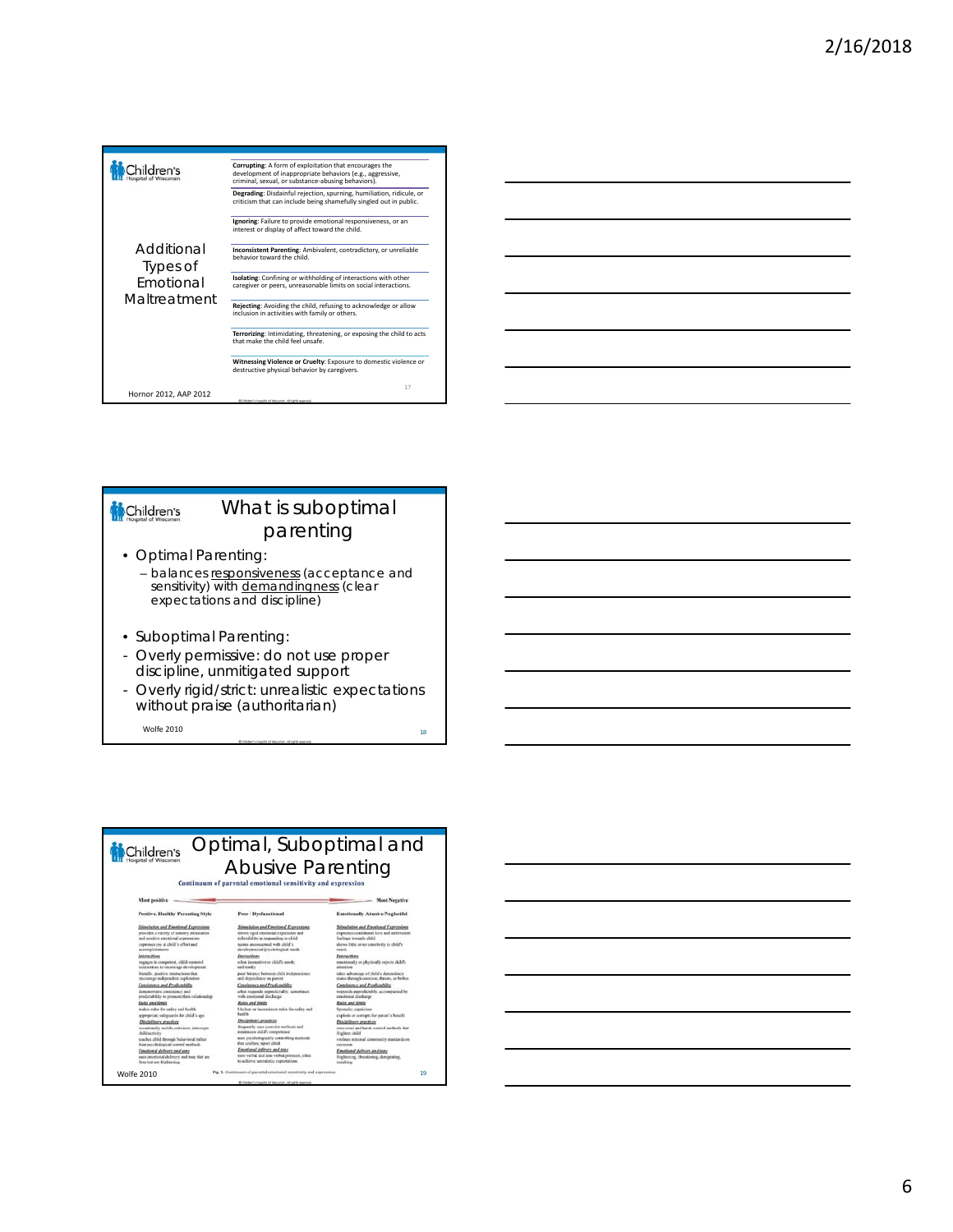![](_page_6_Picture_1.jpeg)

![](_page_6_Figure_2.jpeg)

![](_page_6_Picture_3.jpeg)

# Background

- Emotional maltreatment is thought to be the most prevalent form of child abuse and neglect
- Thought to be the least reported form of child maltreatment – Lack of consensus around definition makes it underreported
- Often NOT recognized when other forms of maltreatment co-occur
- When occurring alone, it can be harder to identify and intervention opportunities missed
- Difficult to study

#### AAP 2012 Hibbard, Campbell 2014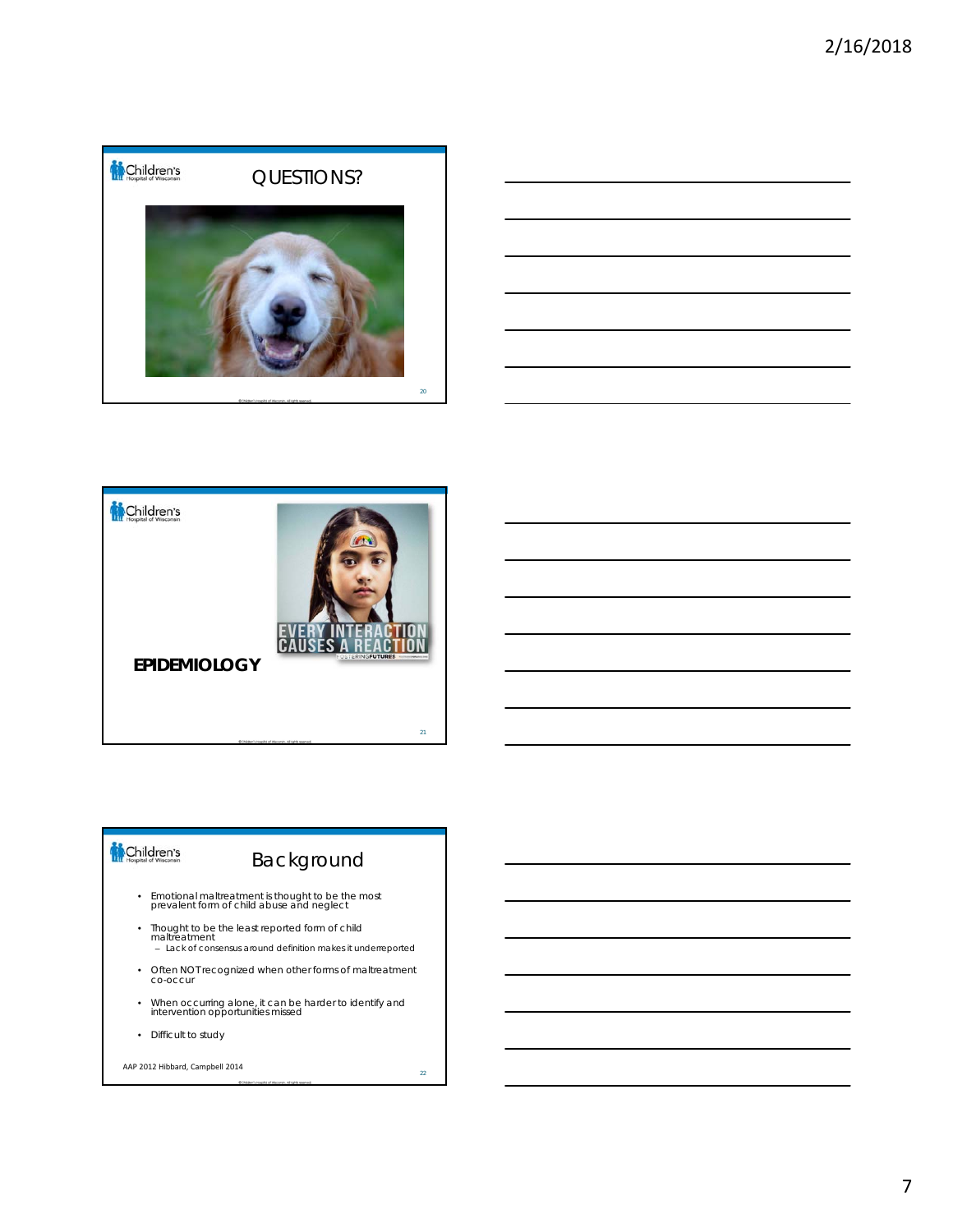# Children's Epidemiology • 2016 NCANDS (screened in CPS data) – 5.6% experience psychological maltreatment – 2% experience neglect + psychological maltreatment • 2010 U.S. DHHS – 7.6% experience emotional maltreatment • 2010 NIS (Harm Standard, CPS data plus other data) – 27% experience emotional maltreatment (emotional abuse and neglect) – 25% of neglected children were emotionally neglected • Retrospective studies estimate 8-10% of general population experience emotional maltreatment – 8-14% of women and 4-10% of men report exposure to severe emotional maltreatment as children 23 AAP 2012 Hibbard, NCANDS 2016, NIS 2010, Campbell 2014, Hornor 2012

# Children's

# Risk Factors

Similar to other types of maltreatment – Studies are lacking

- Domestic violence and family conflict (35%)
- Mental health (22%-44% of emotional abuse)
- Substance abuse problems (21%-49% of emotional neglect)
- 
- Single parent<br>• Poor parentin • Poor parenting skills
- Multiple family stressors
- While biologic parent is most common perpetrator (73%), can be other important adults in child's life

<sup>24</sup> AAP 2012 Hibbard, NCANDS 2016, NIS 2010, Campbell 2014, Dong 2004, Hornor 2012

![](_page_7_Picture_13.jpeg)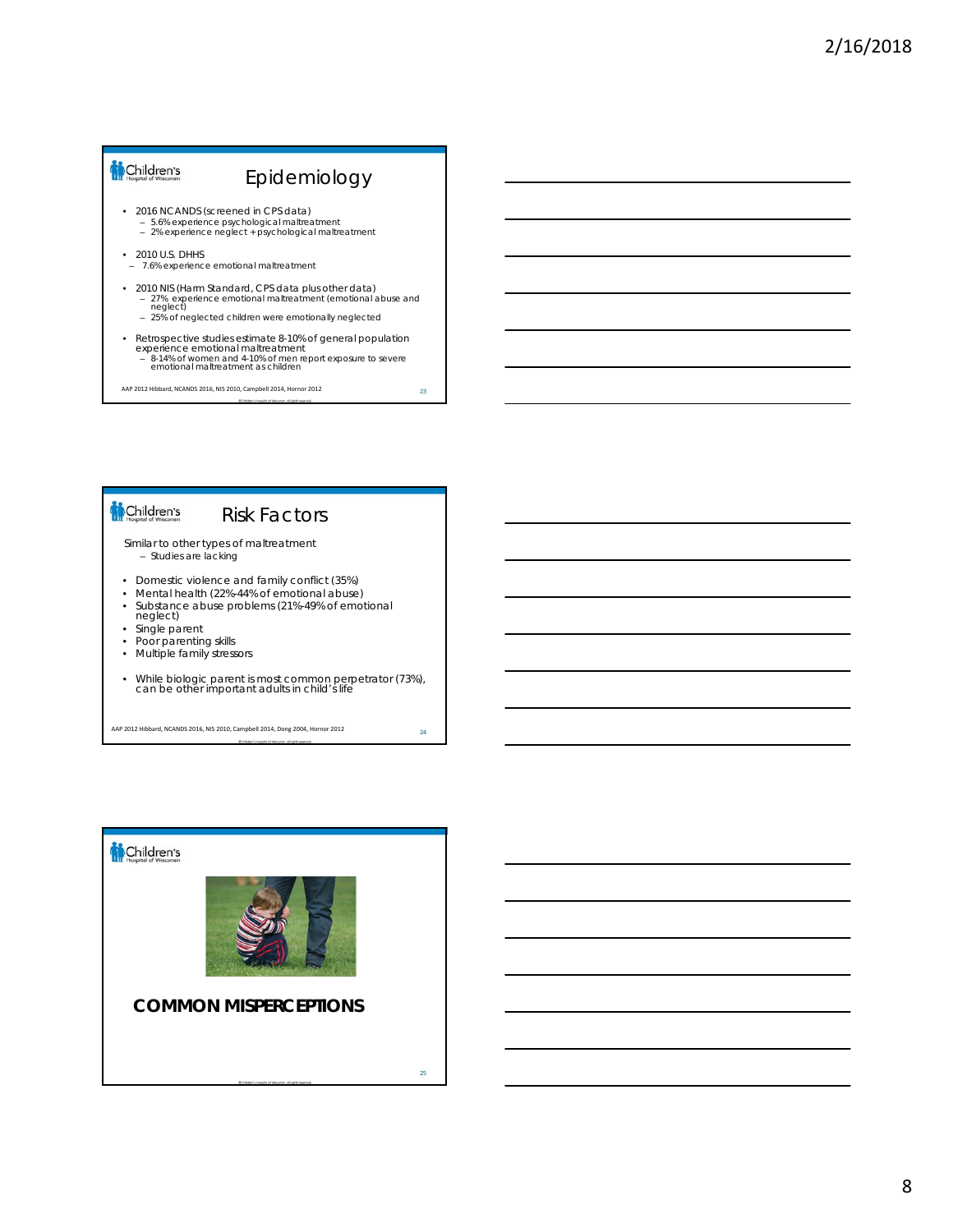#### Children's They Don't Remember

- Infants and young children don't remember the emotional abuse
- It's better it happened when they were young

AAP 2012 Hibbard

![](_page_8_Picture_5.jpeg)

![](_page_8_Figure_6.jpeg)

![](_page_8_Picture_7.jpeg)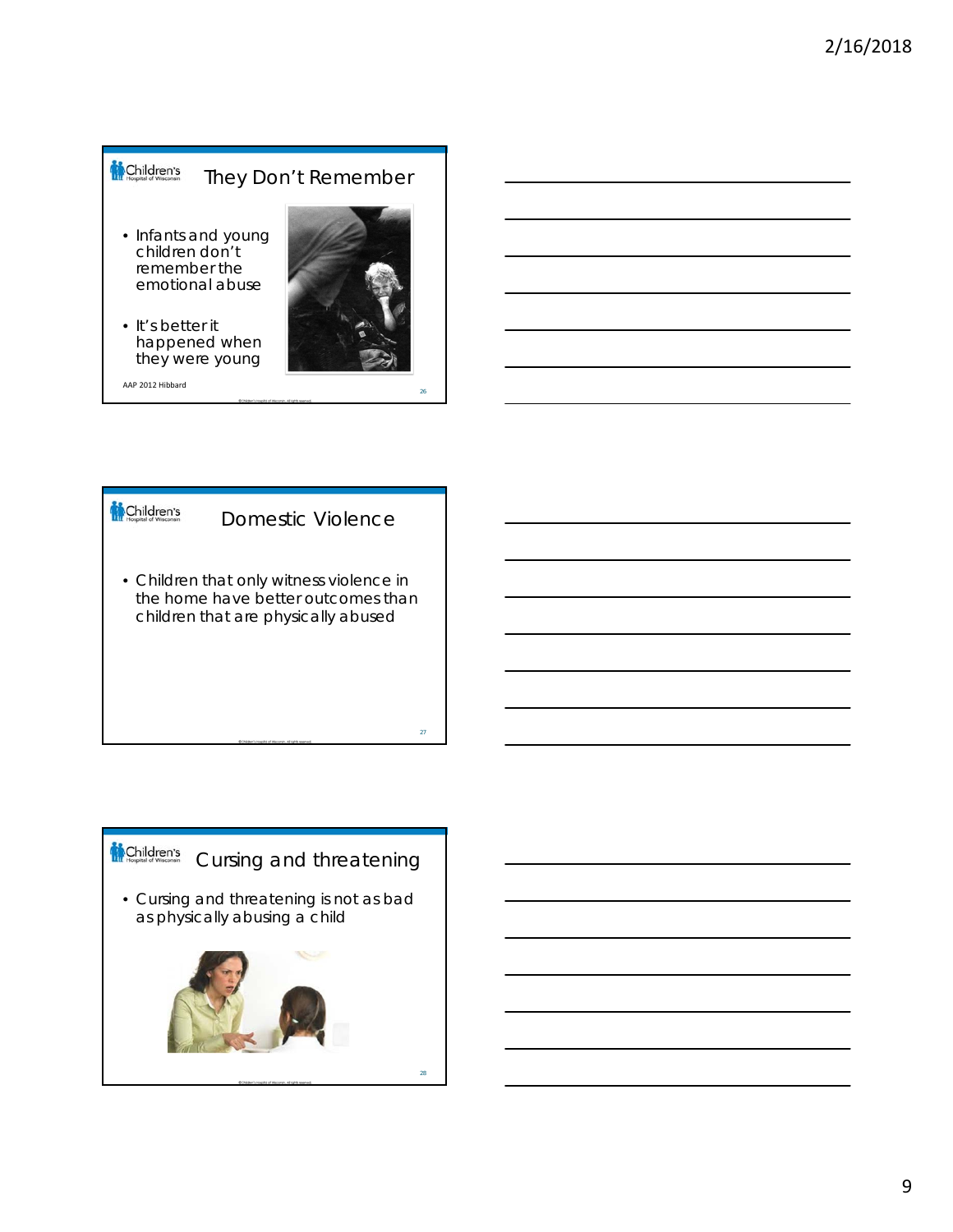![](_page_9_Picture_1.jpeg)

![](_page_9_Figure_2.jpeg)

![](_page_9_Picture_3.jpeg)

#### Emotional Maltreatment Children's Alone

- Emotional maltreatment can occur alone and has significant negative impacts when occurring alone
- In adult women, controlling for the effects of SA and PA emotional maltreatment alone had significant physical and psychological impacts
- Relationship between delinquency and physical abuse found to be minimal unless emotional abuse was present
- Psychological damage associated with physical abuse related to the emotional abuse that accompanied the physical abuse
- Adults with history of emotional maltreatment, compared to sexual and physical abuse, had higher rates of depression and anxiety.

**Simeon 2006, Hornor 2012** 31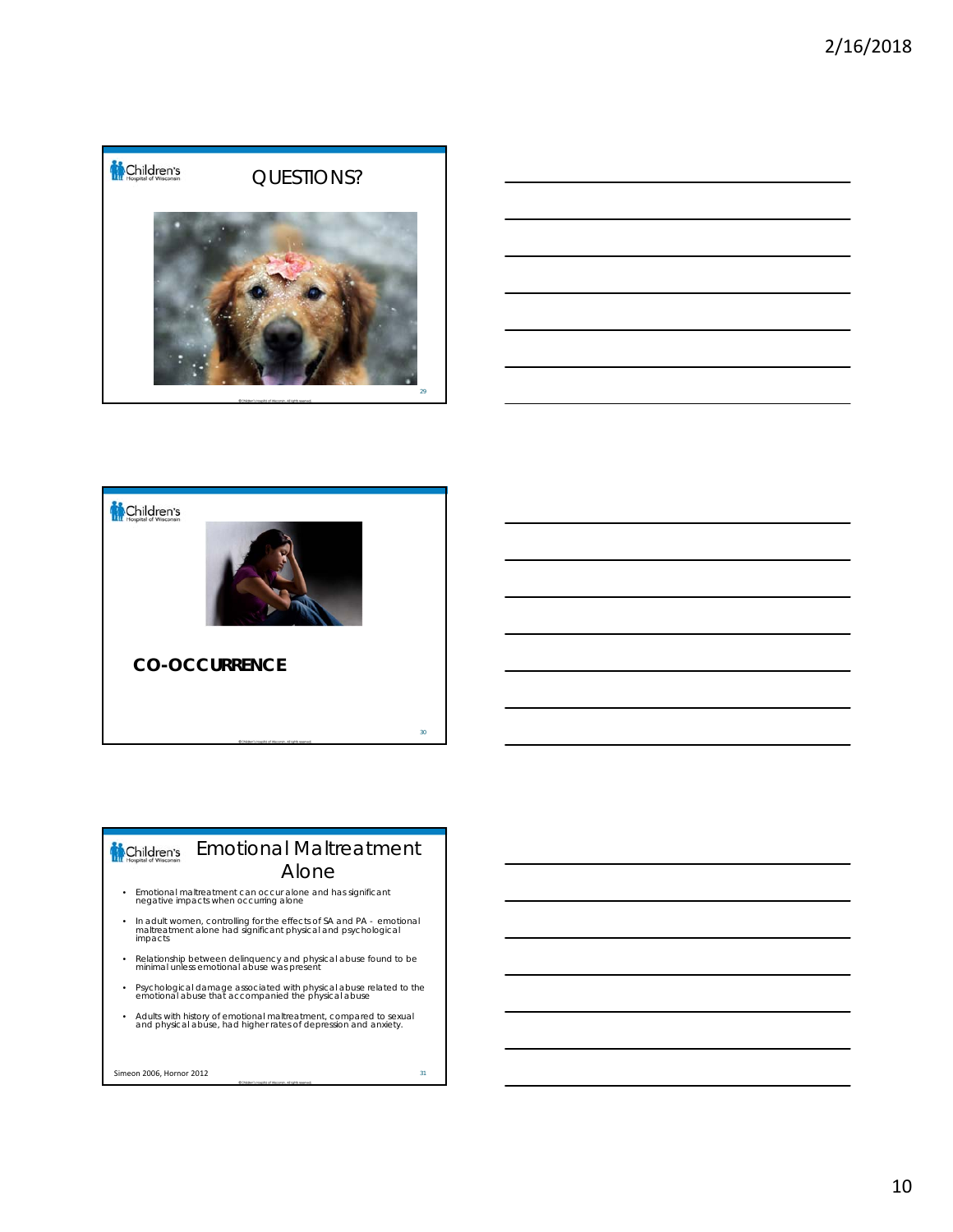#### Children's Emotional Maltreatment + Child Maltreatment

- While emotional maltreatment can occur alone, it is present in 75-90% of physical abuse and neglect cases
- Emotional maltreatment often co-occurs with other types of child maltreatment (physical abuse, sexual abuse, neglect)
	- 14% maltreated children experienced multiple types of abuse (NCANDS)
	- 50% of emotionally maltreated children experienced other types of abuse (Campbell)

32

Campbell 2014, AAP 2012 Hibbard, NCANDS 2016, Simeon 2006

![](_page_10_Figure_7.jpeg)

| Table 3-9 Maltreatment Type Combinations, 2016                                                                                                                                                                                                                                                                                                                                                                                                                                                                                                                                                                                                                                                                            |                          |                          |
|---------------------------------------------------------------------------------------------------------------------------------------------------------------------------------------------------------------------------------------------------------------------------------------------------------------------------------------------------------------------------------------------------------------------------------------------------------------------------------------------------------------------------------------------------------------------------------------------------------------------------------------------------------------------------------------------------------------------------|--------------------------|--------------------------|
|                                                                                                                                                                                                                                                                                                                                                                                                                                                                                                                                                                                                                                                                                                                           |                          |                          |
| <b>MALTREATMENT TYPE COMBINATIONS</b>                                                                                                                                                                                                                                                                                                                                                                                                                                                                                                                                                                                                                                                                                     | <b>Mathrattness Tape</b> | Malteatment Type Percent |
| SINGLE TYPE                                                                                                                                                                                                                                                                                                                                                                                                                                                                                                                                                                                                                                                                                                               |                          |                          |
| Neglect includes Medical Neglect                                                                                                                                                                                                                                                                                                                                                                                                                                                                                                                                                                                                                                                                                          | 423,007                  | 63.01                    |
| Other/Unicoant                                                                                                                                                                                                                                                                                                                                                                                                                                                                                                                                                                                                                                                                                                            | 20.258                   | 30                       |
| <b>Physical Abuse</b>                                                                                                                                                                                                                                                                                                                                                                                                                                                                                                                                                                                                                                                                                                     | 74,548                   | 11.1                     |
| Psychological or Emotional Materialment                                                                                                                                                                                                                                                                                                                                                                                                                                                                                                                                                                                                                                                                                   | 15,504                   | z.                       |
| <b>Telebuil Attuner</b>                                                                                                                                                                                                                                                                                                                                                                                                                                                                                                                                                                                                                                                                                                   | 44,4625                  | 亩                        |
| TWO TYPES                                                                                                                                                                                                                                                                                                                                                                                                                                                                                                                                                                                                                                                                                                                 |                          |                          |
| Neglect and "Other"/Linknown                                                                                                                                                                                                                                                                                                                                                                                                                                                                                                                                                                                                                                                                                              | 23,182                   | 2.5                      |
| Neglect and Physical Abuse                                                                                                                                                                                                                                                                                                                                                                                                                                                                                                                                                                                                                                                                                                | <b>54,606</b>            | 5.2                      |
| Neglect and Psychological Mathestreers <sup>4</sup>                                                                                                                                                                                                                                                                                                                                                                                                                                                                                                                                                                                                                                                                       | 12,858                   | n                        |
| Neighert and Sewaal Abused                                                                                                                                                                                                                                                                                                                                                                                                                                                                                                                                                                                                                                                                                                | 9.079                    | 14                       |
| Physical Abuse and "Other"/Unitrown                                                                                                                                                                                                                                                                                                                                                                                                                                                                                                                                                                                                                                                                                       | <b>GOT</b>               | 0.1                      |
| Physical Abuse and Psychological Mahnetment?                                                                                                                                                                                                                                                                                                                                                                                                                                                                                                                                                                                                                                                                              | 5.109                    | $\alpha$                 |
| Physical Abuse and Seasal Abuse <sup>4</sup>                                                                                                                                                                                                                                                                                                                                                                                                                                                                                                                                                                                                                                                                              | 1,430                    | 0.2                      |
| Thorizal Albume and Prochological Maltreatment?                                                                                                                                                                                                                                                                                                                                                                                                                                                                                                                                                                                                                                                                           | 425                      | $\overline{0}$           |
| THREE TYPES                                                                                                                                                                                                                                                                                                                                                                                                                                                                                                                                                                                                                                                                                                               |                          |                          |
| Neglect, Physical Abuse, and Psychological Maltreatment                                                                                                                                                                                                                                                                                                                                                                                                                                                                                                                                                                                                                                                                   | 3.176                    | D <sub>2</sub>           |
| Neglect, Physical Abuse, and "Other"/Unknown.                                                                                                                                                                                                                                                                                                                                                                                                                                                                                                                                                                                                                                                                             | 1,207                    | 0.2                      |
| Neglect, Physical Abuse, and Sexual Abuse <sup>4</sup>                                                                                                                                                                                                                                                                                                                                                                                                                                                                                                                                                                                                                                                                    | seo                      | $n +$                    |
| REMAINING COMBINATIONS<br>Matineset                                                                                                                                                                                                                                                                                                                                                                                                                                                                                                                                                                                                                                                                                       | 1,104<br>671,622         | 0.2<br>100.0             |
| Baind on data from 11 atoms.<br>7 Includes 153 victims with a combination of Newlact, Perchalogical Midrosomans, and "Other "Chilmann,<br><sup>2</sup> Includes 250 vectors with a combination of Newlect, Secural Abuse, and "Other": Unknown.<br><sup>2</sup> Includes 24 sternes with a combination of Physical About Prechalarical Malinestrant, and "Other "Chilmann,<br>1 Includes 26 victims with a combination of Physical Abuse, Sexual Abuse, and "Other"/Unbown.<br><sup>3</sup> Includes 8 victims with a cambination of Sexual Abose, Penchalogical Maltwareans, and "Other "Elidination,<br><sup>2</sup> Justador J victim with a combination of Neglect, Pleated Abuse, Sexual Abuse, and "Other"/Chibsown |                          |                          |

![](_page_10_Figure_9.jpeg)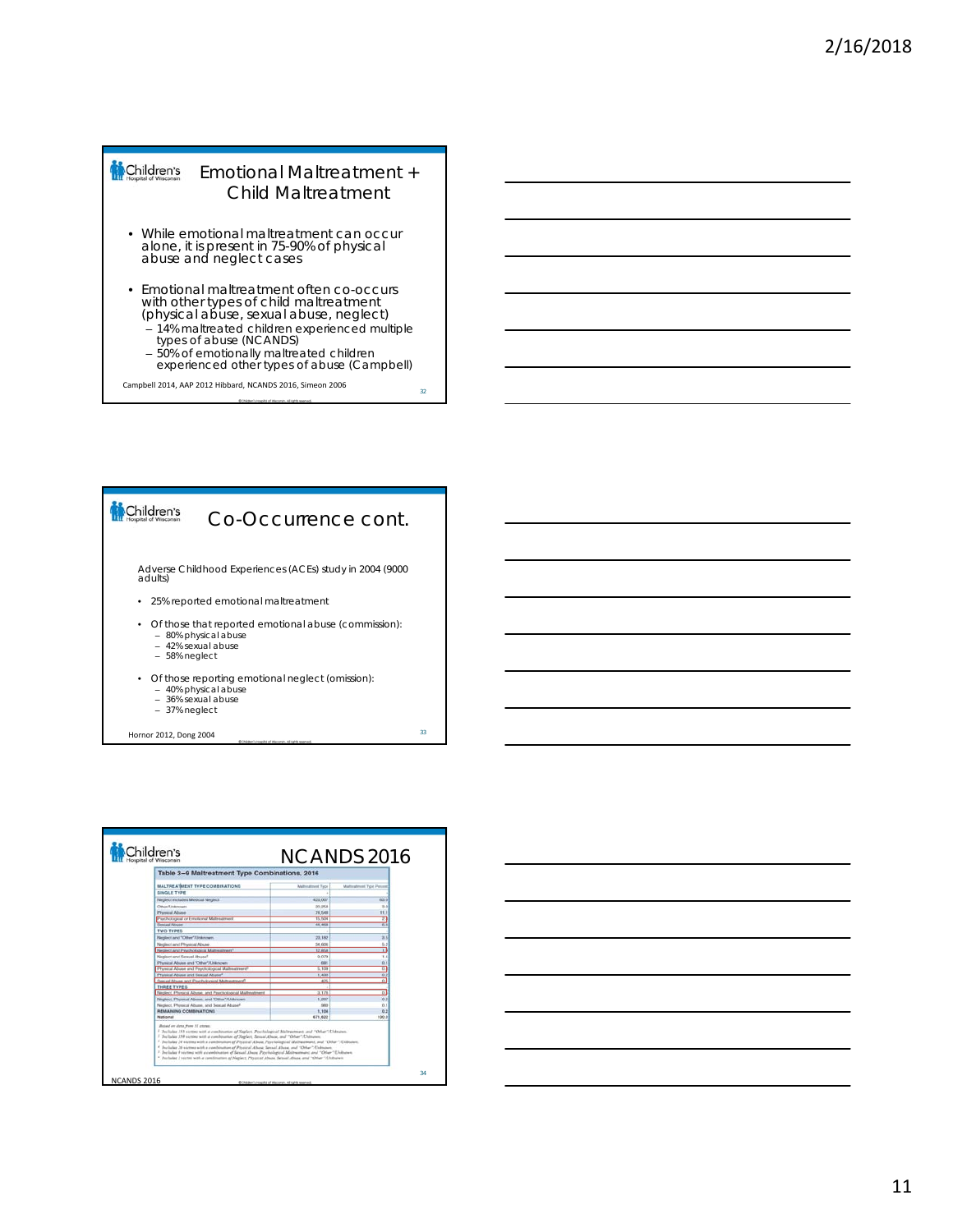#### Co-Occurrence Take-Children's Aways

- "The overlapping nature of the various types of child maltreatment make it imperative to consider all other forms whenever any one of them is suspected, as failure to do so could lead to an inadequate intervention plan."
- Emotional maltreatment is often the greatest predictor of psychological problems later in life.

35

Campbell 2014, AAP 2012 Hibbard, NCANDS 2016

![](_page_11_Picture_5.jpeg)

![](_page_11_Picture_6.jpeg)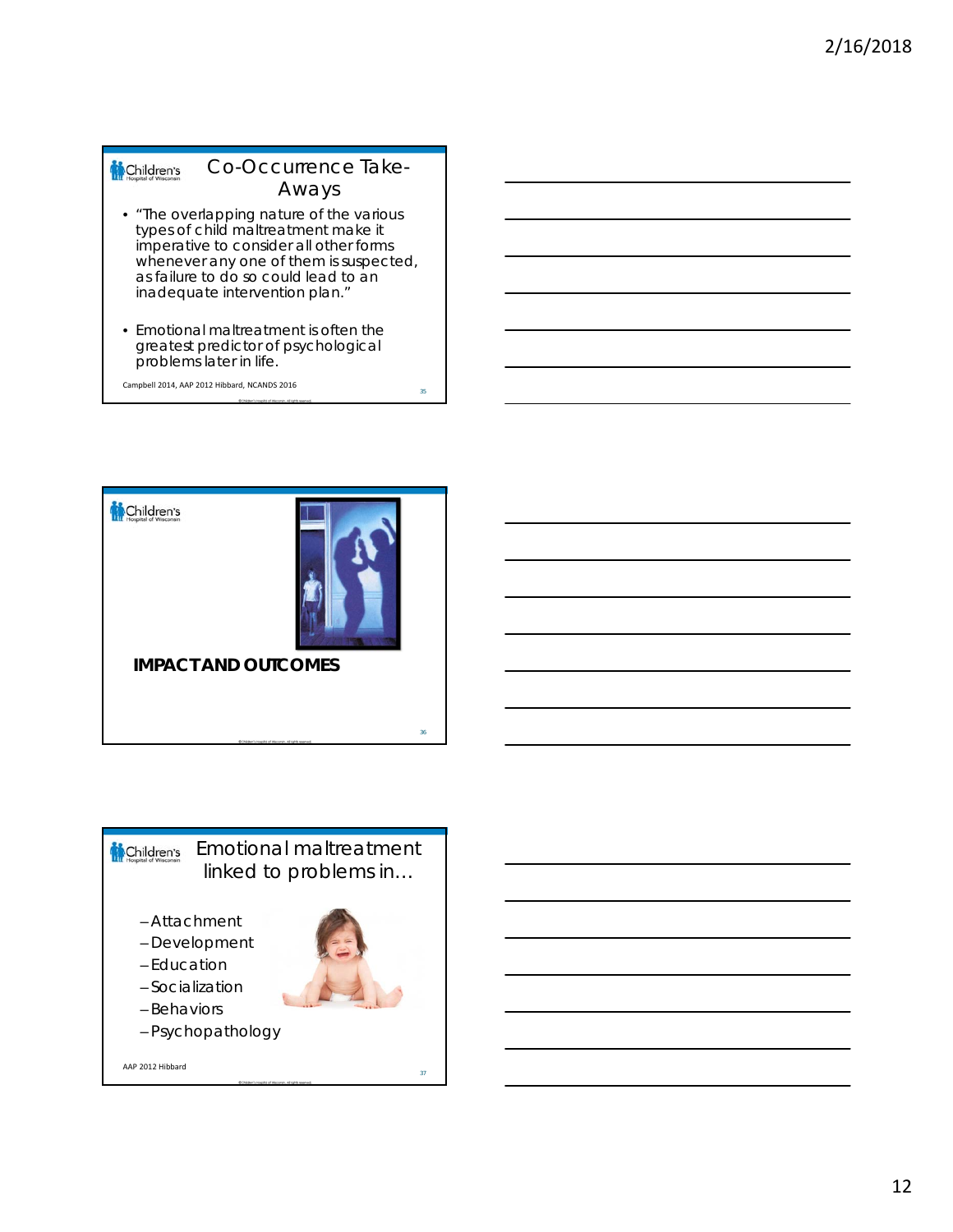#### Children's Overall Impact

- Emotional maltreatment interferes with childhood development
- Impairs attachment to<br>
caregivers<br>
 Associated with future relationship<br>
dysfunction<br>
 Impairs psychological adjustment<br>
 Impairs beliefs about themselves<br>
and themselves in relation to others<br>
otherselves in relation
	-
	-
- Impairs attachment in later childhood through adulthood
	- Peer relations, intimacy, caregiving, caretaking, sexual function, conflict resolution, aggression
- Psychiatric Morbidity – Social problems, delinquency, aggression, suicide attempts – Majority have 1 psych dx, ¾ have 2 or more dx
- Results in global, negative beliefs about the oneself
- Increased aggression and social withdrawal over time
- Emotionally maltreated children more likely to experience further victimization

<sup>38</sup> AAP 2012, Hornor 2012, Paluscki 2012

# Children's

# Age Matters

- Infant brain is easily impacted but also very adaptable
- Emotional maltreatment can have a profound impact in first 3 years of life
	- Rapid brain growth and development
	- Development of biological pathways (stress, hormone, immune)
	- The environment influences this growth
- Attuned, responsive parenting => Child flourishes and grows
- Abusive or neglectful parenting => damages developing brain

![](_page_12_Picture_22.jpeg)

![](_page_12_Figure_23.jpeg)

![](_page_12_Figure_24.jpeg)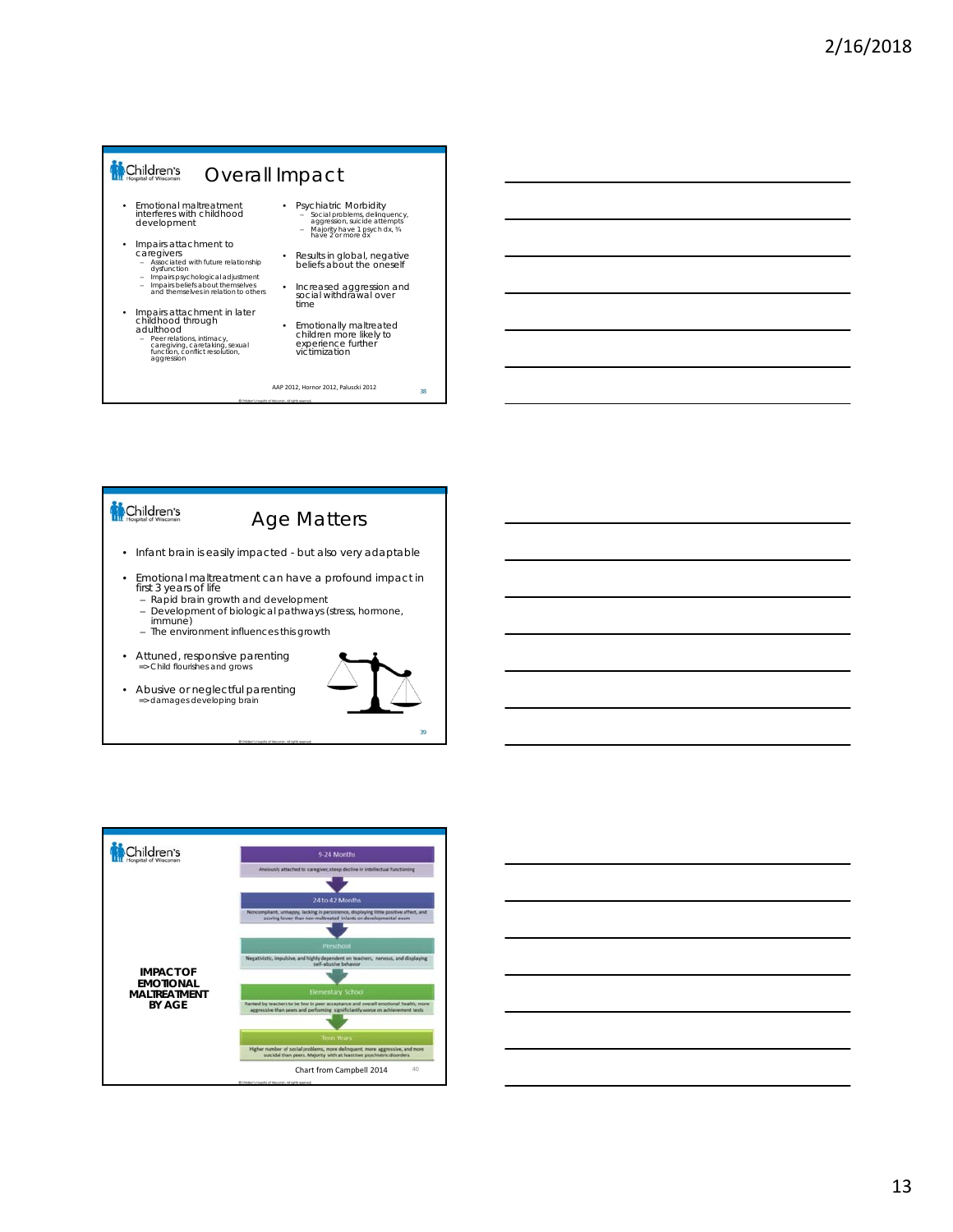# Children's Psychological Impact • Somatic complaints (headaches, stomachaches, chronic pain): – Terrorizing, degradation, ignoring, witnessing family violence – Physical abuse • Borderline personality: – Degradation, terrorizing and ignoring • Somatic complaints and anxiety – Terrorizing • Borderline and depression – Ignoring • Significant impact on psychiatric disorders – Mood disorders (depression, anxiety) – Somatoform disorders (chronic fatigue) – Schizophrenia

– Dissociative disorders – Eating disorders

Simeon 2006, Hornor 2012 41

| "hildren's                                   | Types of Emotionally Abusive Behaviors by Caregivers                                                    |  |
|----------------------------------------------|---------------------------------------------------------------------------------------------------------|--|
| Sourning                                     | · Belittling, denigrating, or other rejecting                                                           |  |
|                                              | · Ridiculing for showing normal emotions                                                                |  |
|                                              | · Singling out or humiliating in public                                                                 |  |
| Terrorizing                                  | · Placing in unpredictable/chaotic circumstances                                                        |  |
|                                              | · Placing in recognizably dangerous situations                                                          |  |
|                                              | . Having rigid/unrealistic expectations accompanied by threats if not met                               |  |
|                                              | . Threatening/perpetrating violence against child or child's loved ones/objects                         |  |
| Isolating                                    | . Confining within environment                                                                          |  |
|                                              | · Restricting social interactions in community                                                          |  |
|                                              | . Failing to provide socialization and learning                                                         |  |
| <b>Exploiting/Corrupting</b>                 | . Modeling, permitting, or encouraging antisocial or developmentally inappropriate behavior             |  |
|                                              | · Restricting/undermining psychological autonomy                                                        |  |
|                                              | · Restricting/interfering with cognitive development                                                    |  |
| Derwing emotional responsiveness             | . Being detached or uninvolved: interacting only when necessary                                         |  |
|                                              | . Providing little or no warmth, nurturing, praise during any developmental period in childhood         |  |
| Mental health/medical/educational<br>neglect | . Limiting a child's access to necessary health care because of reasons other than inadequate resources |  |
|                                              | . Refusing to provide for serious emotional/behavioral, physical health, or educational needs           |  |

#### Factors that Impact the Children's Impact

- Early caregiving experiences – Quality of interactions, parenting, other important relationships
- Frequency, intensity and duration of abuse
- Intrinsic factors – Coping, self-esteem, disposition
- Supportive relationships – Safe, supportive, nurturing relationships vs emotional maltreatment

```
AAP 2012 Hibbard
```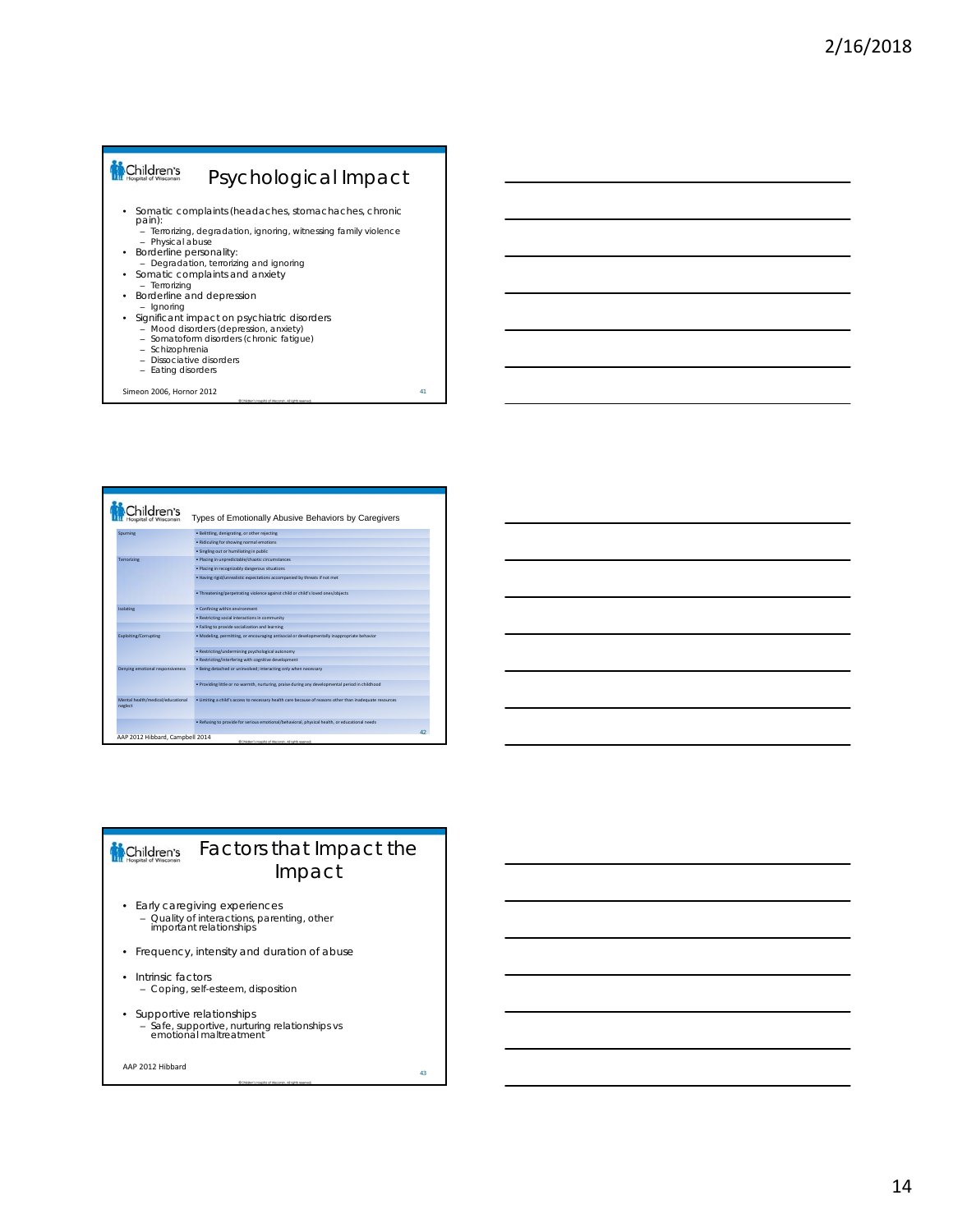#### Children's Maltreatment and Trauma • Not all emotional maltreatment results in

- trauma • Thus the importance of prevention and early
- identification • We can bolster the safe, supportive and nurturing relationships in a child's life
- We can improve relational experience with caregivers
- How much, how often and how badly all matter
- Improving social inequities also vital: poverty, educational differences, etc.

Garbarino 2011 44

![](_page_14_Picture_8.jpeg)

![](_page_14_Picture_9.jpeg)

### **BACK TO MISPERCEPTIONS**

46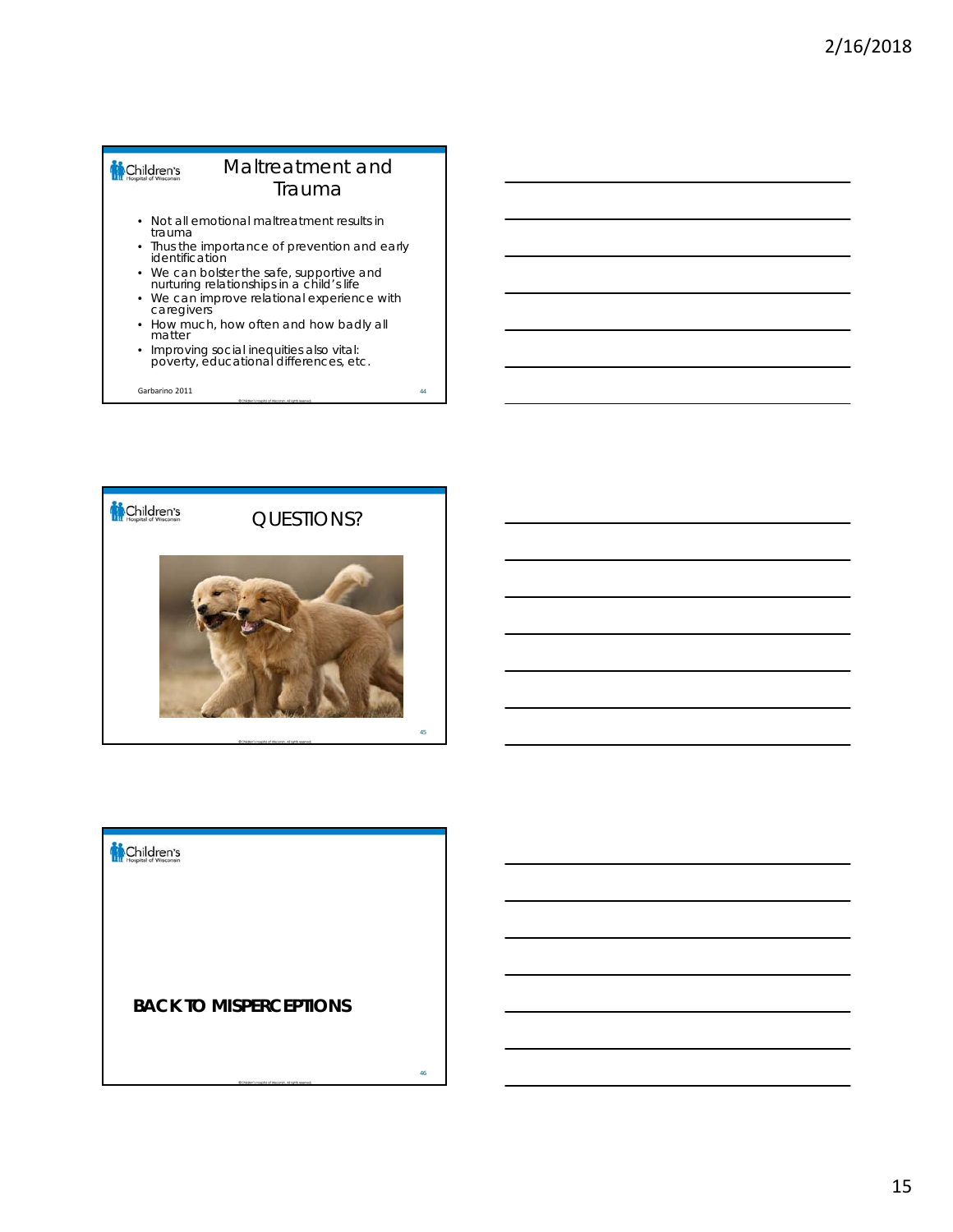#### Children's They Don't Remember

Younger = More Vulnerable

- Children experiencing emotional maltreatment in first 3 years of life at greatest risk for most negative outcomes
- Their body and brain remembers emotional maltreatment causes structural, developmental and stressrelated changes that can be permanent

AAP 2012, Campbell 2014, Hornor 2012

#### Children's

Domestic Violence

- Witnessing violence can be more harmful than experiencing it
- In one study, children were present during 44% of domestic violence events in which police responded
	- 81% had direct sensory exposure (heard, saw)
	- 4% were injured during the event
- Another study, children exposed to DV were
	- 6 times more likely to be emotionally abused – 5 times more likely to be physically abused
	- 2.6 times more likely to be sexually abused
- AAP 2012, Campbell 2014, Hornor 2012

#### Children's Cursing and threatening

- Spurning and terrorizing
- Emotional maltreatment alone can result in significant negative social, emotional, developmental and cognitive problems

Simeon 2006, Campbell 2014

47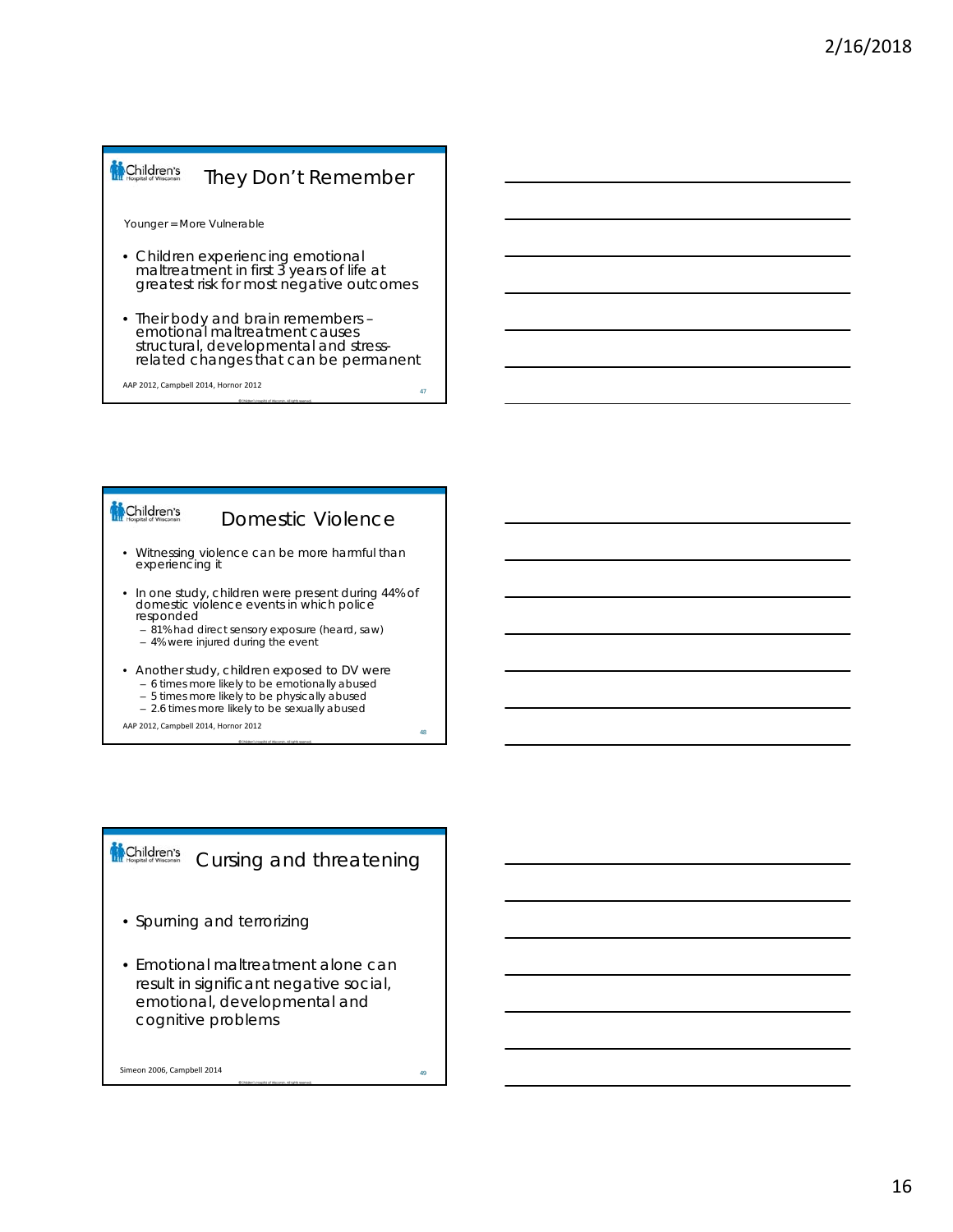![](_page_16_Picture_1.jpeg)

![](_page_16_Figure_2.jpeg)

• Failure to thrive • Decrease of growth across two or more standard growth curve percentiles, with or without a decrease in head circumference or height

AAP 2012, Campbell 2014 51

![](_page_16_Figure_5.jpeg)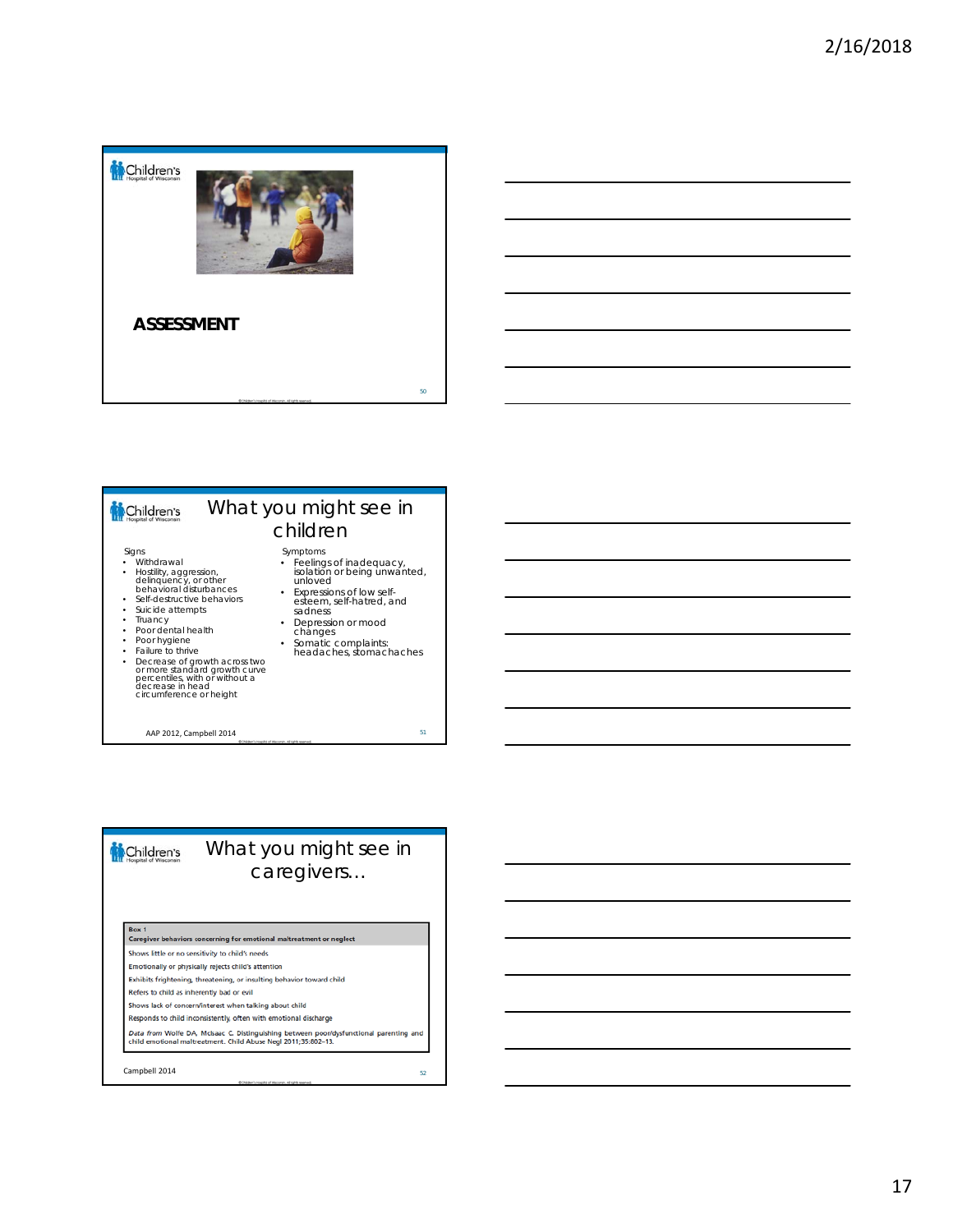# Assessing Emotional Children's Maltreatment • High index of suspicion – Need to consider it, think about it – Be aware of bias, cultural sensitivity • History of psychological or behavioral problems – From multiple sources: school, friends, parents, grandparents, physicians • Interview child alone

- Discipline, relationship with caregivers, self-worth, safety, feeling loved
- Observe child and caregivers – Observe parent and child together

AAP 2012 Hibbard

# Children's Cultural Considerations • Cupping – recall Michael Phelps Olympics?

• Coining

53

54

#### Gathering information: Children's **Caregivers** Box 1<br>Psychosocial history • What are discipline practices • What is caregiver description of the child • Observe interaction between child and Material age and current  $\mathcal{C}$ Paternal age and current employment status  $\bar{z}$ caregiversLing aring Educational level of parents lary cop Box 2<br>Questions for parents Past or present parental drug aloo Past or present parental mental health spnoem 1. What kind of child is Parental domestic violence concerns  $2 -$  is helder easy to care for? Previous involvement with child protective services for the family  $1$  . Tel me something pool  $\label{eq:3} \hat{\mathbf{x}} = \text{Parents} is a lower with \text{ is either event}.$ Hatory of child mathrest mercial above, physical above, or involvement with child protective services) within the family-relation and or within the family-relation  $4. What is heffed about$ 5. What's easy about Hornor 2012 55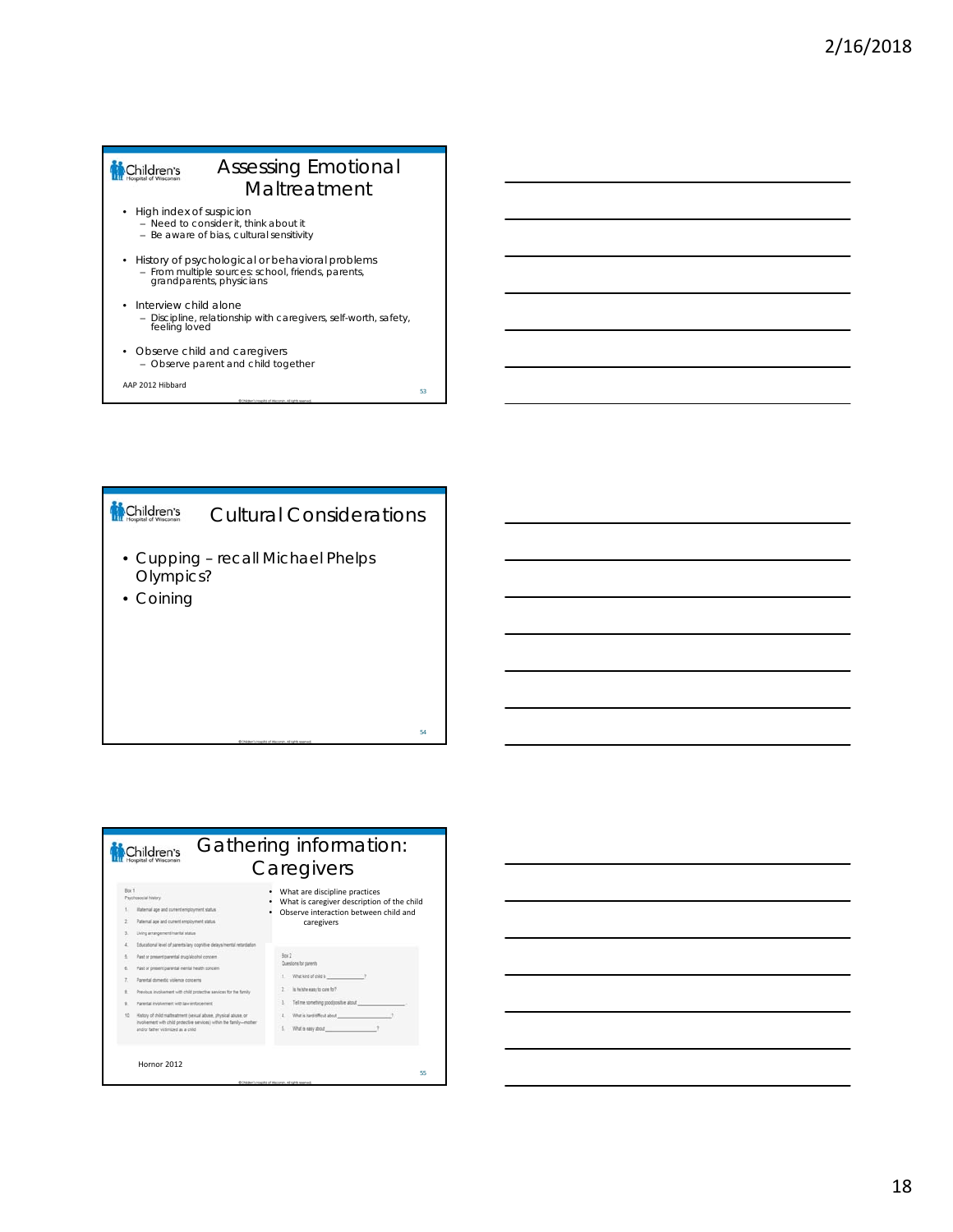![](_page_18_Figure_1.jpeg)

![](_page_18_Figure_2.jpeg)

![](_page_18_Picture_3.jpeg)

# Prevention: Universal

- Primary prevention: Stop it before it starts – Universal interventions promoting safe, supportive, nurturing relationships – Targeting infants and their families – Nurse Family Partnership
	-
	-
- Programs designed to educate parents about proper parenting techniques and the negative effects of child maltreatment are found to reduce negative outcomes – Teaching social/emotional learning at home and in schools

AAP 2012 Hibbard, Campbell 2014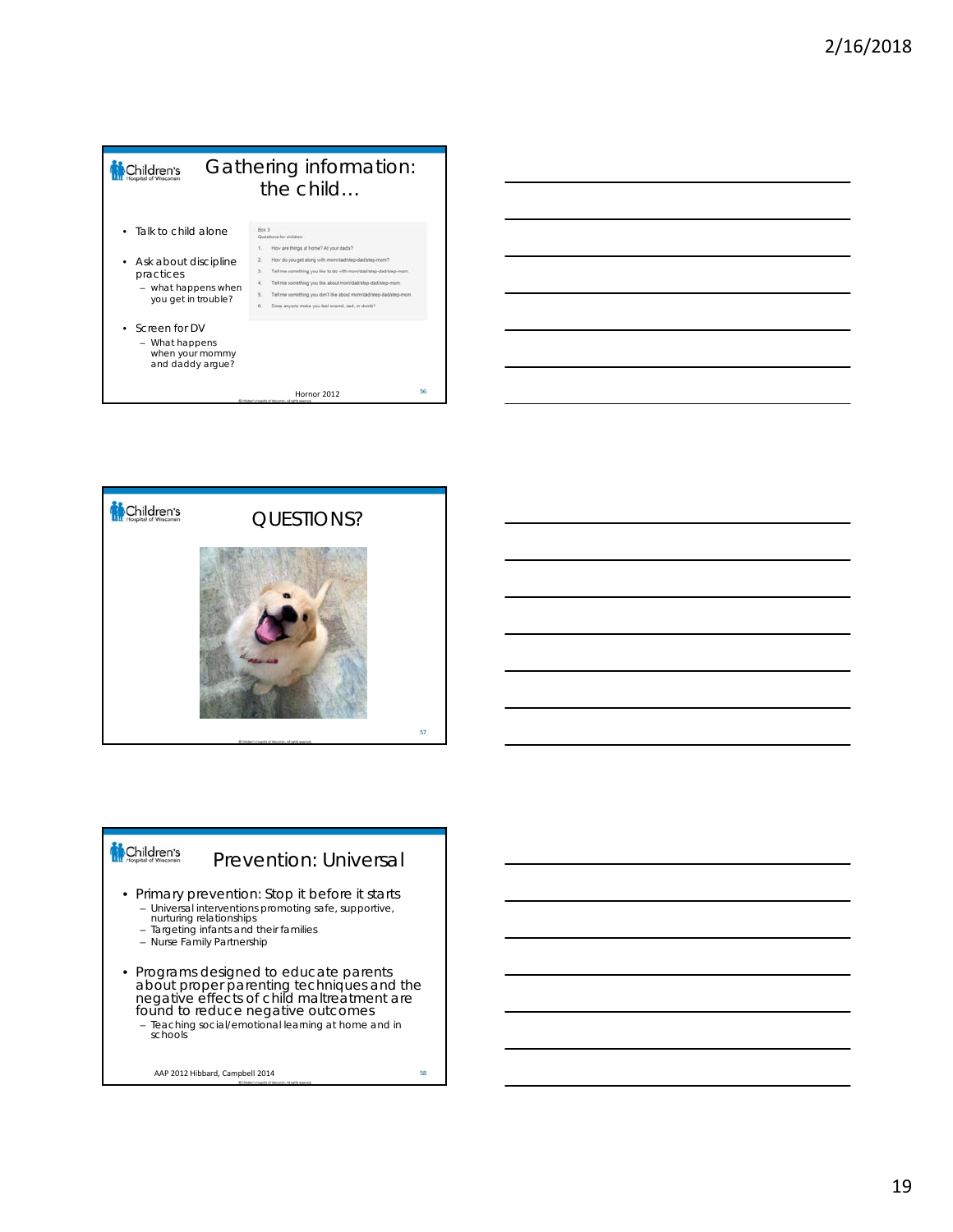![](_page_19_Figure_1.jpeg)

#### Prevention

In a 2012 study looking at substantiated emotional maltreatment CPS cases…

- Fewer than ¼ of families with confirmed emotional maltreatment were referred for services
- 9% had a second substantiated emotional maltreatment case within 5 years
- **Controlling for poverty, AODA and other violence, counseling referral decreased recurrence by 54%**
- However, other types of services did not show significant reductions in emotional maltreatment recurrence

Paluscki 2012 and the set of the set of the set of the set of the set of the set of the set of the set of the set of the set of the set of the set of the set of the set of the set of the set of the set of the set of the se

# Children's

# Reporting

- Important to report as soon as concerns arise
- Remember to include emotional maltreatment in reports of physical and sexual abuse and neglect
- Detailed documentation from multiple sources other family members, school, preschool
- Recommending or providing mental health services is crucial prevention of additional harm

AAP 2012 Hibbard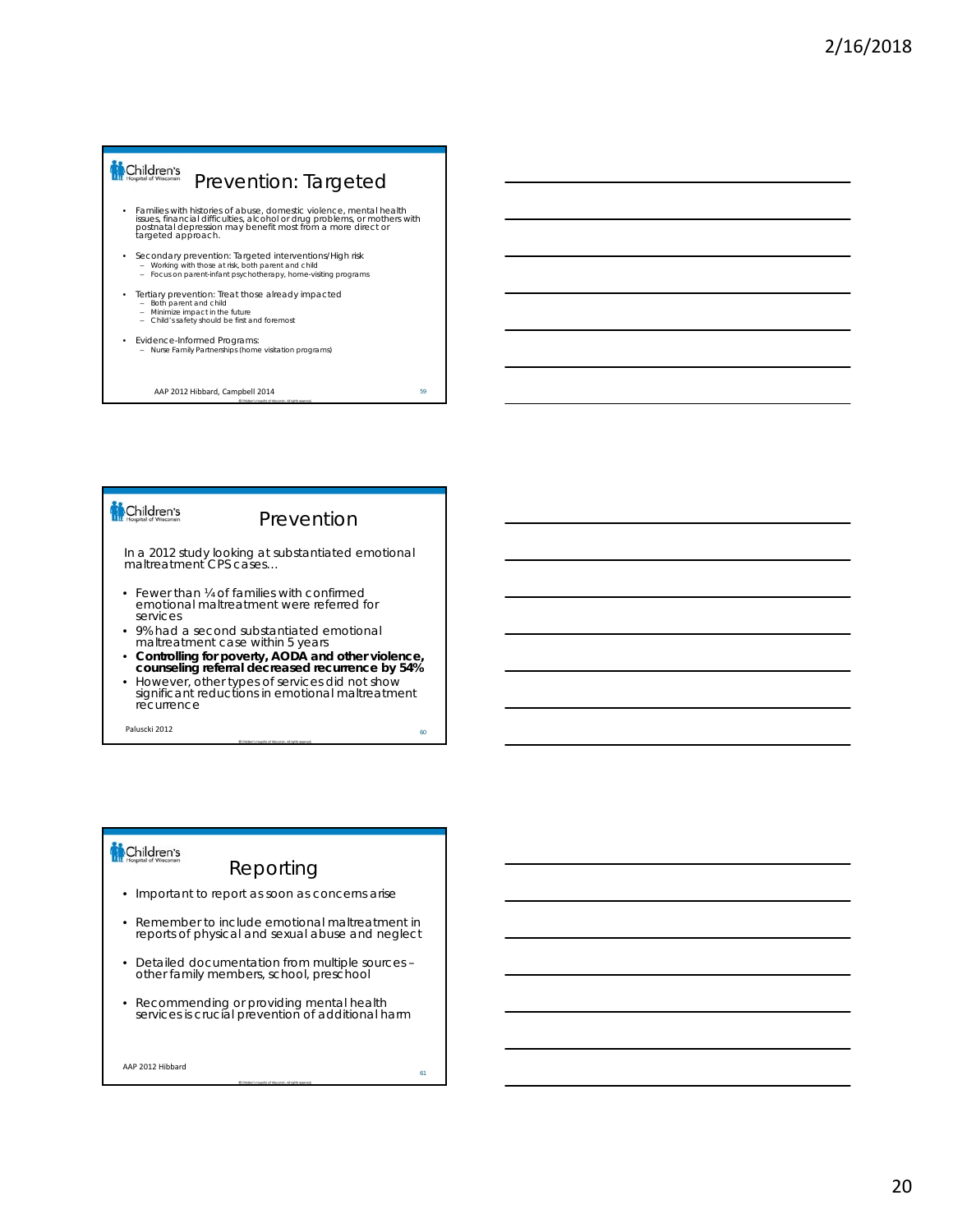#### Children's Responding

- Programs that incorporate a multilagency, collaborative<br>approach have had success in identifying victims of<br>emotional maltreatment at a younger age and in helping to<br>address the social, behavioral, and emotional symptoms
	-
- Out of home placement should be considered equally for emotional maltreatment as physical or sexual abuse and neglect
- Safety of child is paramount emotional maltreatment is harm
- Early intervention is key

AAP 2012 Hibbard

Children's

# Summary: Emotional Maltreatment

62

63

- Emotional maltreatment is underrecognized and underreported
- Can lead to lifelong cognitive, behavioral, emotional, health and social problems
- Effects children of all ages, young children are especially vulnerable
- Emotional maltreatment should be considered in other types of child maltreatment
- Protecting and strengthening family relationships is key in prevention and intervention

#### Children's Contact Information

Dr. Casey Brown, Fellow 414-266-2090 cbrown2@chw.org